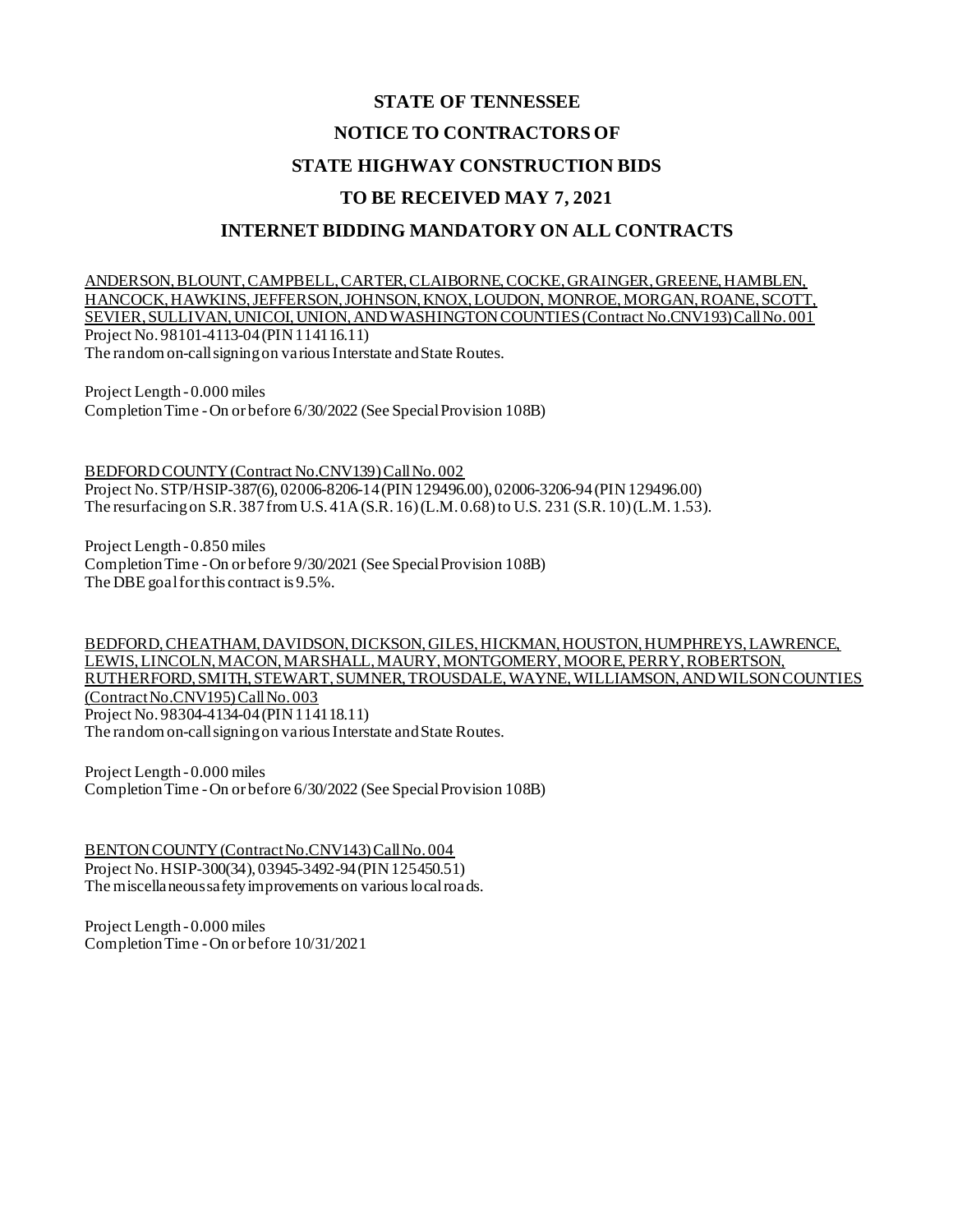### NOTICE TO CONTRACTORS MAY 7, 2021 LETTING Page 2 of 17

### BENTON, CARROLL, CHESTER, CROCKETT, DECATUR, DYER, FAYETTE, GIBSON, HARDEMAN, HARDIN, HAYWOOD, HENDERSON, HENRY, LAKE, LAUDERDALE, MADISON, MCNAIRY, OBION, SHELBY, TIPTON, AND WEAKLEY COUNTIES (Contract No.CNV196) Call No. 005

Project No. 98400-4181-04 (PIN 114119.11) The random on-call signing on various Interstate and State Routes.

Project Length - 0.000 miles Completion Time -On or before 6/30/2022 (See Special Provision 108B)

BLEDSOE, BRADLEY, CANNON, CLAY, COFFEE, CUMBERLAND, DEKALB, FENTRESS, FRANKLIN, GRUNDY, HAMILTON, JACKSON, MARION, MCMINN, MEIGS, OVERTON, PICKETT, POLK, PUTNAM, RHEA, SEQUATCHIE, VAN BUREN, WARREN, AND WHITE COUNTIES (Contract No.CNV194) Call No. 006 Project No. 98200-4177-04 (PIN 114117.11) The random on-call signing on various Interstate and State Routes.

Project Length - 0.000 miles Completion Time -On or before 6/30/2022 (See Special Provision 108B)

CLAIBORNE COUNTY (Contract No.CNV144) Call No. 007 Project No. HSIP-33(130), 13003-4242-04 (PIN 129089.00), 13003-3242-94 (PIN 129089.00) The resurfacing (thin lift or thin lift D) on S.R. 33 from near New Hope Road (L.M. 4.70) to near Russell Road (L.M. 10.48).

Project Length - 5.530 miles Completion Time -On or before 9/30/2021 (See Special Provision 108B) The DBE goal for this contract is 5%.

CLAIBORNE COUNTY (Contract No.CNV142) Call No. 008 Project No. 13002-4275-04 (PIN 102248.02) The repair of the bridge on U.S. 25E (S.R. 32) over the Powell River (L.M. 15.96).

Project Length - 0.000 miles Completion Time -On or before 10/31/2021 (See Special Provision 108B)

#### COCKE AND GREENE COUNTIES (Contract No.CNV146) Call No. 009

Project No. STP/HSIP-35(77), 15009-8229-14 (PIN 129163.00), 15009-3229-94 (PIN 129163.00) The resurfacing (thin lift or thin lift D) on U.S. 321 (S.R. 35) from near Cloud Way (L.M. 9.48) to the Greene County line (L.M. 13.02). Project Length - 3.540 miles

Project No. HSIP-35(76), 30005-4251-04 (PIN 129158.00), 30005-3251-94 (PIN 129158.00) The resurfacing (thin lift or thin lift D) on U.S. 321 (S.R. 35) from the Cocke County line (L.M. 0.00) to near Bright Hope Road (L.M. 3.90). Project Length - 3.900 miles

Total Contract Length - 7.440 miles Completion Time -On or before 9/30/2021 (See Special Provision 108B) The DBE goal for this contract is 5.5%.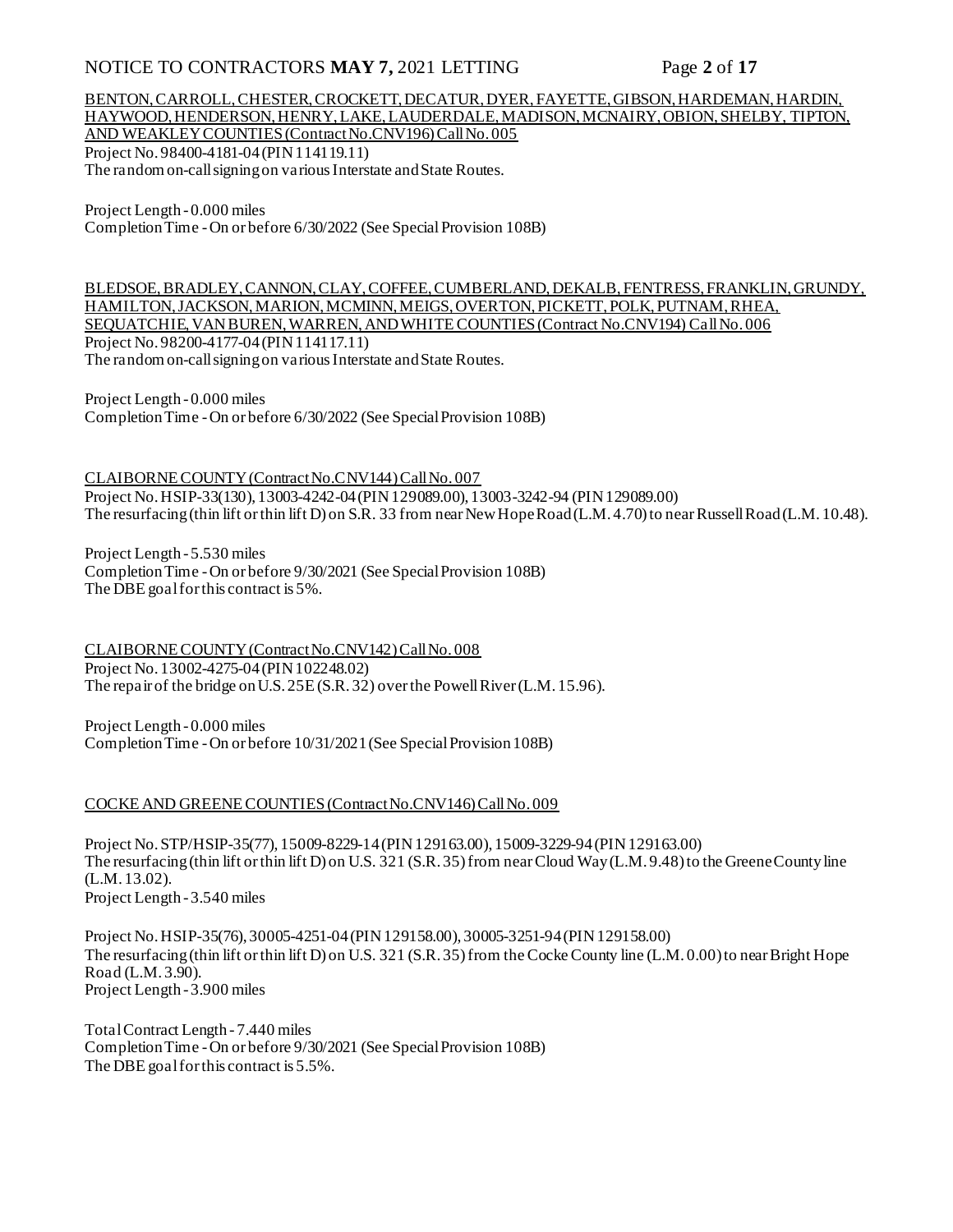### NOTICE TO CONTRACTORS MAY 7, 2021 LETTING Page 3 of 17

### CUMBERLAND COUNTY (Contract No.CNV010) Call No. 010

Project No. STP/M-462(5), 18462-3205-14 (PIN 104963.01) The grading, drainage, construction of a concrete box bridge, signals and paving on proposed S.R. 462 from U.S. 127N (S.R. 28) (L.M. 3.10) to S.R. 298 (Genesis Road) (L.M. 4.63) in Crossville.

Project Length - 1.630 miles Completion Time -On or before 7/31/2023 The DBE goal for this contract is 9%.

DAVIDSON COUNTY (Contract No.CNV147) Call No. 011 Project No. NH/HSIP-1(434), 19019-8224-14 (PIN 129509.00), 19019-3224-94 (PIN 129509.00) The resurfacing on U.S. 70S (S.R. 1) from south of Woodmont Boulevard (L.M. 13.00) to 15th Avenue (L.M. 17.00).

Project Length - 4.000 miles Completion Time -On or before 10/31/2021 (See Special Provision 108B) The DBE goal for this contract is 10.5%.

DAVIDSON COUNTY (Contract No.CNV206) Call No. 012 Project No. NH-1(438), 19021-8255-14 (PIN 083573.01) The full and partial depth repair of Portland Cement Concrete pavement and sidewalk repair on U.S. 41 (U.S. 70S, S.R. 1, Murfreesboro Road) from near Fesslers Lane (L.M. 20.00) to near Foster Avenue (L.M. 20.32).

Project Length - 0.320 miles Completion Time -On or before 9/30/2021 (See Special Provision 108B) The DBE goal for this contract is 7%.

DAVIDSON COUNTY (Contract No.CNV149) Call No. 013 Project No. 19012-4166-04 (PIN 131111.00) The installation of an overhead sign structure on I-65 NB & SB (L.M. 21.08).

Project Length - 0.000 miles Completion Time -On or before 12/31/2021 (See Special Provision 108B)

DAVIDSON COUNTY (Contract No.CNV148) Call No. 014 Project No. 19024-4215-04 (PIN 131310.00) The installation of an overhead sign structure on U.S. 31E (S.R. 6) (L.M. 10.90).

Project Length - 0.000 miles Completion Time -On or before 12/31/2021 (See Special Provision 108B)

DAVIDSON COUNTY (Contract No.CNV151) Call No. 015 Project No. 19047-4245-04 (PIN 103641.16) The tunnel cleaning of the Thompson Lane Underpass on S.R. 155.

Project Length - 0.000 miles Completion Time -On or before 6/30/2022 (See Special Provision 108B)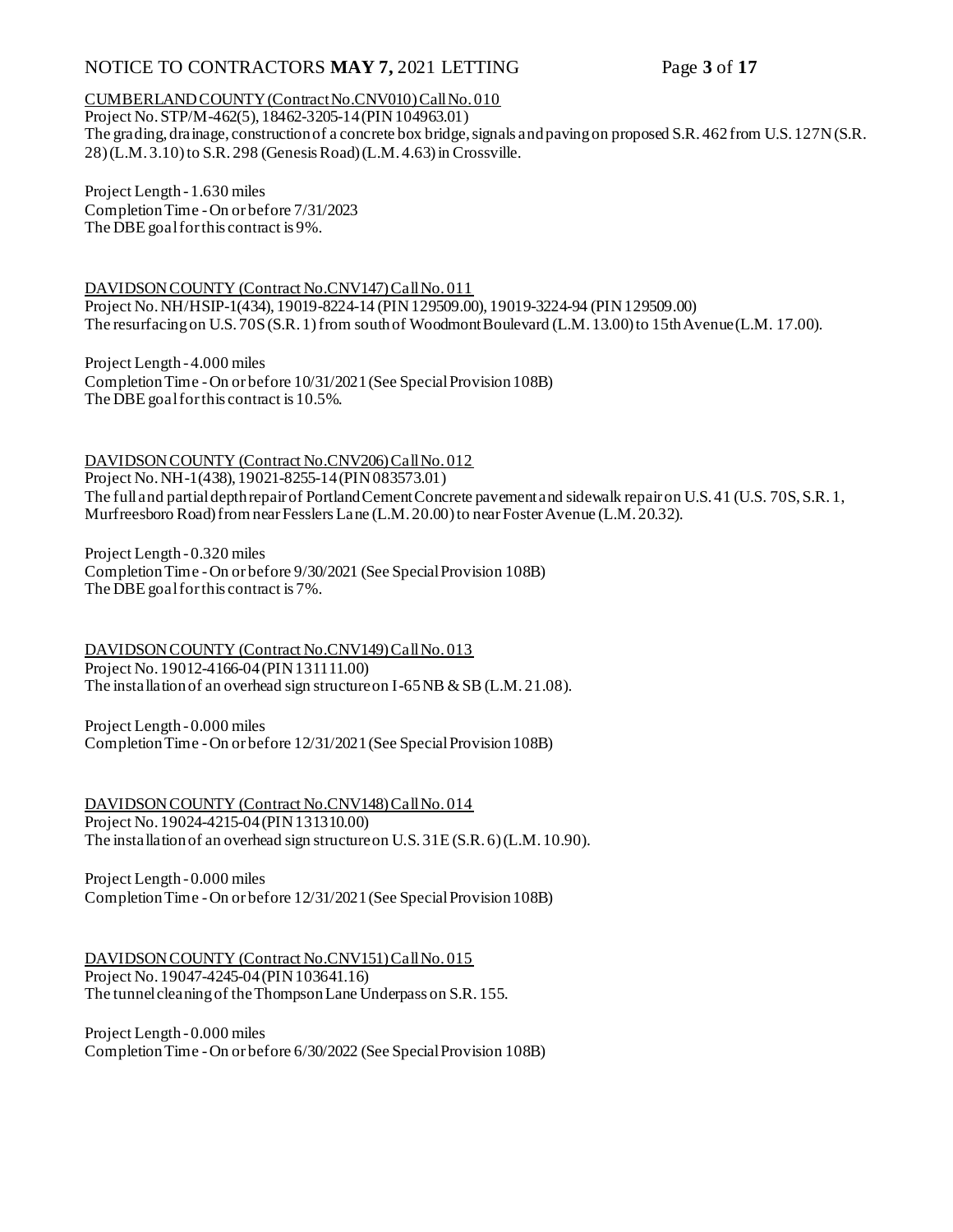### NOTICE TO CONTRACTORS MAY 7, 2021 LETTING Page 4 of 17

DAVIDSON COUNTY (Contract No.CNV150) Call No. 016 Project No. 19074-4260-04 (PIN 128819.00) The repair of the bridge on S.R. 155 over the Cumberland River (Cockrill Bend) (L.M. 24.86).

Project Length - 0.396 miles Completion Time -On or before 10/31/2021 (See Special Provision 108B)

DAVIDSON COUNTY (Contract No.CNV154) Call No. 017 Project No. 19074-4262-04 (PIN 130725.00) The repair of bridges on S.R. 155 (Briley Parkway/Robertson Road) over Ramp C (L.M. 27.25) and I-40 (L.M. 27.38).

Project Length - 0.233 miles Completion Time -On or before 10/31/2021 (See Special Provision 108B)

#### DICKSON COUNTY (Contract No.CNV086) Call No. 018

Project No. HSIP-235(14), 22003-4207-04 (PIN 130793.00), 22003-3207-94 (PIN 130793.00) The resurfacing on U.S. 70BR (S.R. 235) from U.S. 70 (S.R. 1) (L.M. 0.00) to U.S. 70 (S.R. 1) (L.M. 2.07). Project Length - 1.680 miles

Project No. HSIP-46(39), 22004-4256-04 (PIN 130792.00), 22004-3256-94 (PIN 130792.00) The resurfacing on S.R. 46 from U.S. 70BR (S.R. 235) (L.M. 8.18) to U.S. 70 (S.R. 1) (L.M. 8.66). Project Length - 0.480 miles

Project No. HSIP-48(63), 22007-4254-04 (PIN 130790.00), 22007-3254-94 (PIN 130790.00) The resurfacing on S.R. 48 from Center Avenue (L.M. 9.17) to West Rickert Avenue (L.M. 9.76). Project Length - 0.590 miles

Project No. HSIP-48(64), 22007-4255-04 (PIN 130791.00), 22007-3255-94 (PIN 130791.00) The resurfacing on S.R. 48A from West Broad Street (L.M. 0.00) to West Rickert Avenue (L.M. 0.59). Project Length - 0.590 miles

Project No. STP/HSIP-48(62), 22007-8253-14 (PIN 129223.00), 22007-3253-94 (PIN 129223.00) The resurfacing on S.R. 48 from the Hickman County line (L.M. 0.00) to S.R. 48A (L.M. 9.17). Project Length - 9.170 miles

Total Contract Length - 12.510 miles Completion Time -On or before 10/31/2021 (See Special Provision 108B) The DBE goal for this contract is 7%.

FAYETTE COUNTY (Contract No.CNV209) Call No. 019 Project No. HSIP-196(17), 24017-4245-04 (PIN 130291.00), 24017-3245-94 (PIN 130291.00) The resurfacing on S.R. 196 from near Hickory Withe Road (L.M. 22.81) to U.S. 70 (S.R. 1) (L.M. 25.56).

Project Length - 2.740 miles Completion Time -On or before 9/15/2021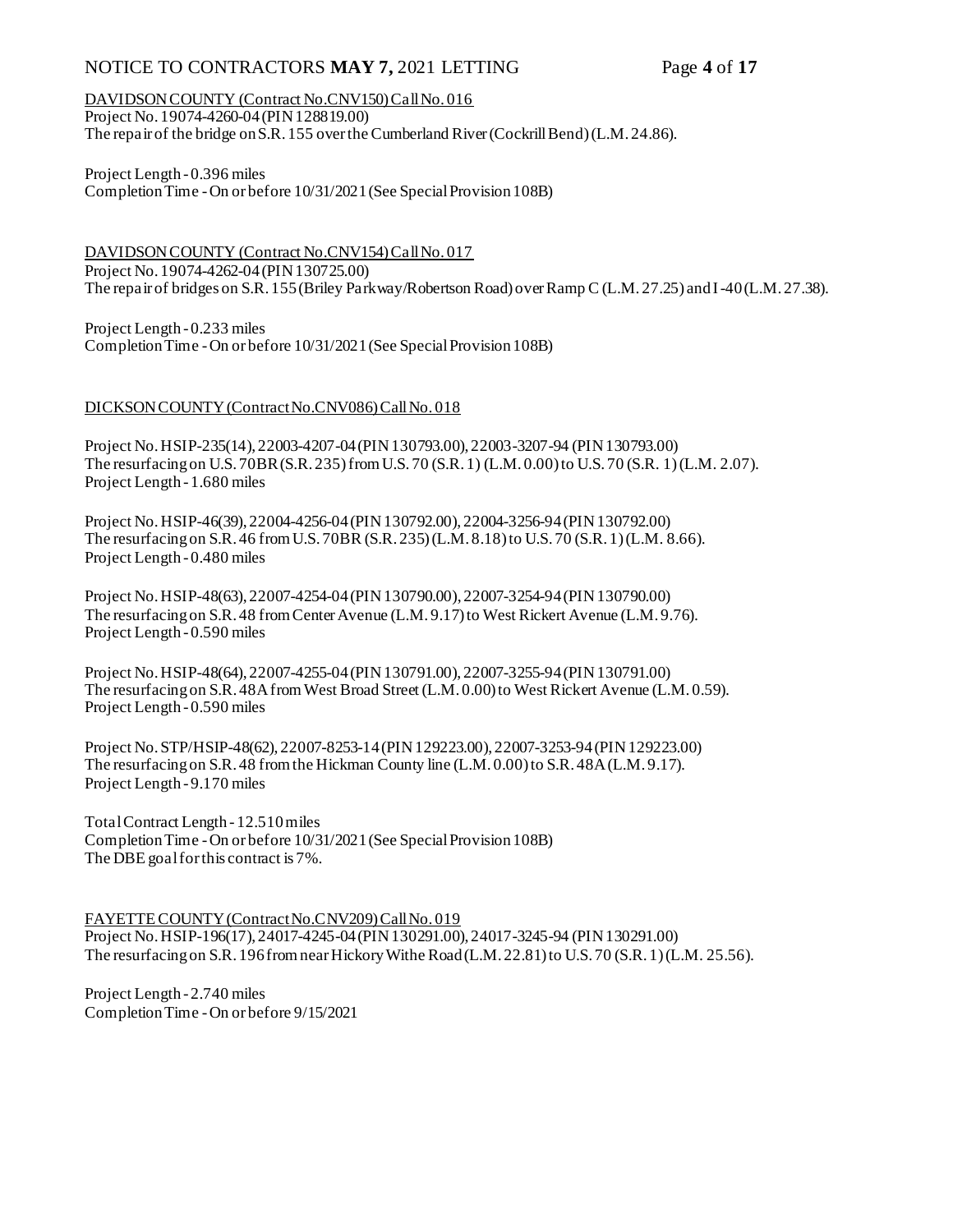### NOTICE TO CONTRACTORS MAY 7, 2021 LETTING Page 5 of 17

#### FENTRESS COUNTY (Contract No.CNV152) Call No. 020

Project No. STP-154(8), 25006-8224-14 (PIN 127164.00) The resurfacing on S.R. 154 from Millsap Avenue (L.M. 1.38) to east of Louvaine Road (L.M. 6.25). Project Length - 4.870 miles

Project No. NH/HSIP-28(81), 25043-8218-14 (PIN 129636.00), 25043-3218-94 (PIN 129636.00) The resurfacing on U.S. 127 (S.R. 28) from north of S.R. 52 (L.M. 19.83) to north of Kip Chase Road (L.M. 23.11). Project Length - 3.280 miles

Total Contract Length - 8.150 miles Completion Time -On or before 10/31/2021 The DBE goal for this contract is 6%.

GILES COUNTY (Contract No.CNV153) Call No. 021 Project No. NH-I-65-1(76), 28001-3186-44 (PIN 127976.00) The rockfall mitigation on I-65 (SB & NB) at L.M. 8.90.

Project Length - 0.378 miles Completion Time -On or before 10/31/2021 (See Special Provision 108B)

HAMILTON COUNTY (Contract No.CNV088) Call No. 022 Project No. HSIP-2207(10), 33948-3463-94 (PIN 128691.00) The miscellaneous safety improvements on Snow Hill Road from Forest Creek Lane to north of White Cypress Drive.

Project Length - 4.300 miles Completion Time -On or before 10/31/2021 The DBE goal for this contract is 4.5%.

#### HAMILTON COUNTY (Contract No.CNV156) Call No. 023

Project No. HSIP-58(58), 33044-4253-04 (PIN 129626.00), 33044-3253-94 (PIN 129626.00) The resurfacing (microsurfacing) on S.R. 58 from north of Sims Road (L.M. 17.42) to south of S.R. 60 (L.M. 25.98).

Project Length - 8.560 miles Completion Time -On or before 9/30/2021 (See Special Provision 108B)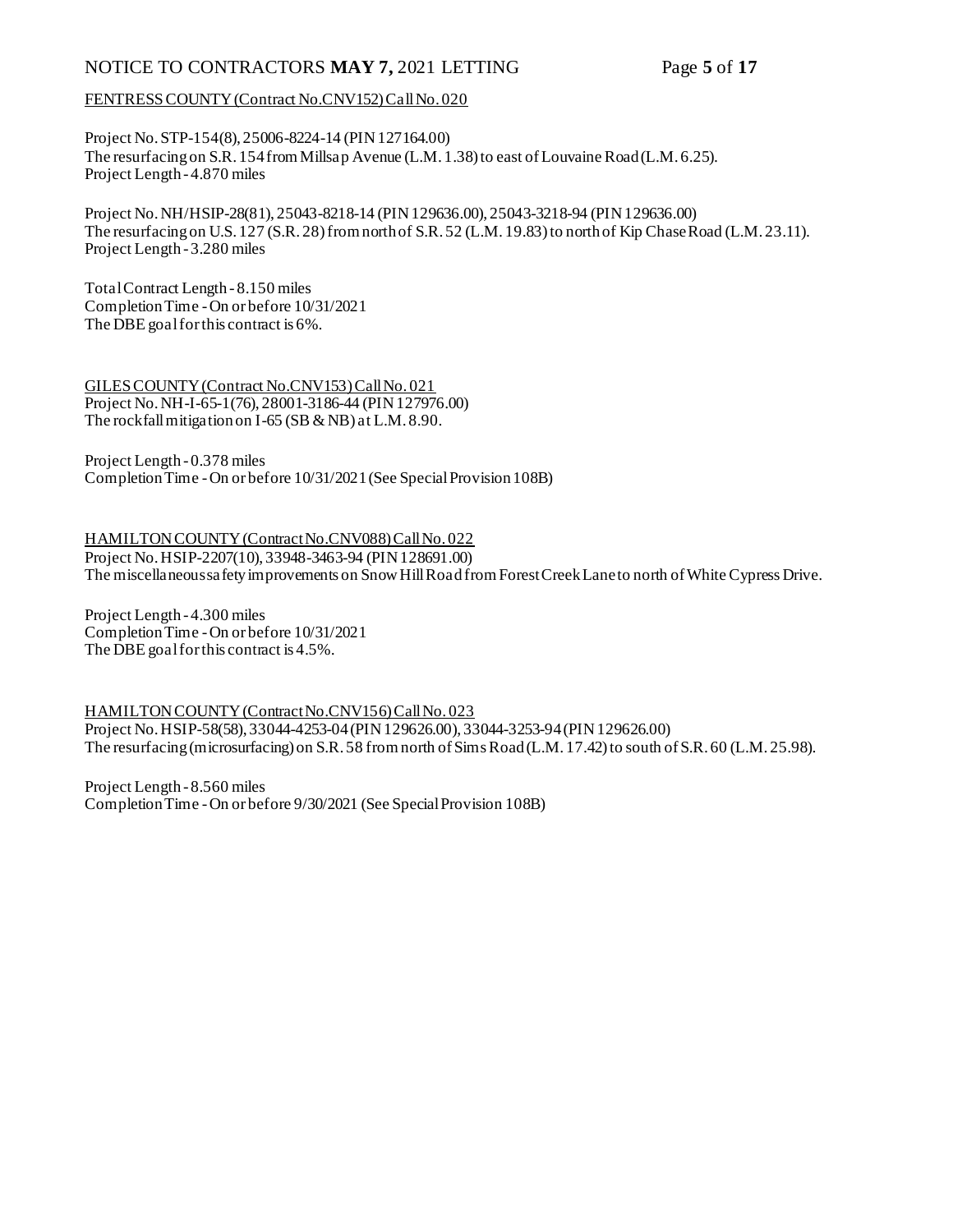### NOTICE TO CONTRACTORS MAY 7, 2021 LETTING Page 6 of 17

#### HAMILTON COUNTY (Contract No.CNV155) Call No. 024

Project No. NH/HSIP-2(281), 33010-8234-14 (PIN 129622.00), 33010-3234-94 (PIN 129622.00) The resurfacing on U.S. 11 (U.S. 64, S.R. 2) from U.S. 41 (U.S. 76, S.R. 8) (L.M. 10.10) to near the Missionary Ridge Tunnel (L.M. 11.65). Project Length - 1.550 miles

Project No. NH/HSIP-8(62), 33015-8262-14 (PIN 129623.00), 33015-3262-94 (PIN 129623.00) The resurfacing on U.S. 41 (U.S. 76, S.R. 8) from east of East 29th Street (L.M. 5.25) to U.S. 11 (U.S. 64, S.R. 2) (L.M. 5.73). Project Length - 0.480 miles

Total Contract Length - 2.030 miles Completion Time -On or before 10/31/2021 The DBE goal for this contract is 7%.

HAMILTON COUNTY (Contract No.CNV197) Call No. 025 Project No. 33010-4235-04 (PIN 131165.00) The concrete repair using hot applied fiber reinforced polymer patching material on S.R. 2 from west of Cowart Street (L.M. 7.4) to Rossville Boulevard (L.M. 8.5).

Project Length - 1.100 miles Completion Time -On or before 12/31/2021 (See Special Provision 108B)

HAMILTON COUNTY (Contract No.CNV157) Call No. 026 Project No. 33948-4270-04 (PIN 105739.16) The tunnel cleaning of the McCallie Tunnel on U.S. 11 (U.S. 64, S.R. 2), the Stringers Ridge Tunnel on U.S. 127 (S.R. 8), and the Bachman Tubes on U.S. 41 (U.S. 76, S.R. 8).

Project Length - 0.000 miles Completion Time -On or before 6/30/2022 (See Special Provision 108B)

#### HARDEMAN COUNTY (Contract No.CNV158) Call No. 027

Project No. STP/HSIP-18(34), 35002-8208-14 (PIN 127395.00), 35002-3208-94 (PIN 127395.00) The resurfacing with cold in-place recycling (microsurface or thin mix overlay) on S.R. 18 from Buster Woods Lane (L.M. 9.02) to east of Van Buren Road (L.M. 13.47). Project Length - 4.450 miles

Project No. NH/HSIP-18(35), 35002-8209-14 (PIN 123915.00), 35002-3209-94 (PIN 123915.00) The resurfacing with cold in-place recycling (microsurface or thin mix overlay) on S.R. 18 from east of Van Buren Road (L.M. 13.47) to U.S. 64 (S.R. 15) (L.M. 17.39). Project Length - 3.920 miles

Total Contract Length - 8.370 miles Completion Time -On or before 10/31/2021 The DBE goal for this contract is 4%.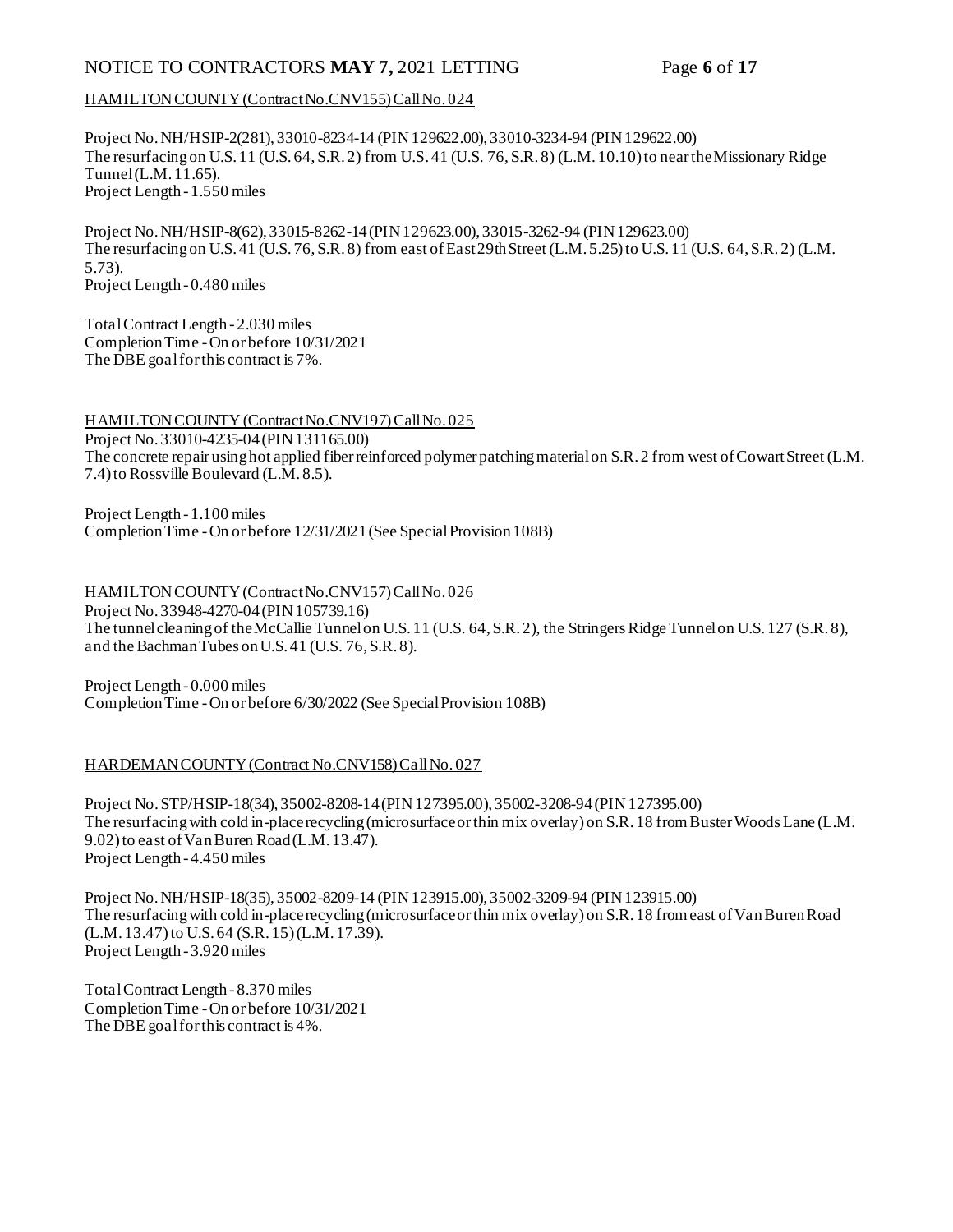### NOTICE TO CONTRACTORS MAY 7, 2021 LETTING Page 7 of 17

#### HARDIN COUNTY (Contract No.CNV159) Call No. 028

Project No. NH/HSIP-128(34), 36011-8222-14 (PIN 130521.00), 36011-3222-94 (PIN 130521.00), 36011-4222-04 (PIN 130521.00)

The resurfacing with hot in-place recycling (microsurface or thin mix overlay) on S.R. 128 from near Clifton Road (L.M. 19.22) to S.R. 114 (L.M. 24.42), including bridge repair.

Project Length - 5.200 miles Completion Time -On or before 10/31/2021

HAWKINS COUNTY (Contract No.CNV211) Call No. 029 Project No. 37012-4232-04 (PIN 131456.00) The emergency rockfall mitigation on S.R. 70 near L.M. 16.20.

Project Length - 0.000 miles Completion Time -On or before 7/15/2021

HENDERSON COUNTY (Contract No.CNV160) Call No. 030 Project No. HSIP-200(41), 39015-3216-94 (PIN 128910.00) The miscellaneous safety improvements on S.R. 200 from Joe Horton Road (L.M. 4.79) to Virgil Lane (L.M. 9.92).

Project Length - 5.130 miles Completion Time -On or before 10/31/2021

HENDERSON COUNTY (Contract No.CNV135) Call No. 031 Project No. STP-EN-NH-22(89), 39004-3231-14 (PIN 126908.00) The construction of pedestrian facilities on S.R. 22 from Brown Street (L.M. 11.94) to Jane Lane (L.M. 12.62).

Project Length - 0.600 miles Completion Time -On or before 10/31/2021 (See Special Provision 108B) The DBE goal for this contract is 6.5%.

HICKMAN COUNTY (Contract No.CNV161) Call No. 032 Project No. HSIP-100(91), 41010-4223-04 (PIN 130794.00), 41010-3223-94 (PIN 130794.00) The resurfacing on S.R. 100 from S.R. 48 (L.M. 14.90) to Primm Springs Road (L.M. 21.29).

Project Length - 6.390 miles Completion Time -On or before 9/30/2021 The DBE goal for this contract is 4%.

JOHNSON COUNTY (Contract No.CNV162) Call No. 033 Project No. HSIP-34(126), 46001-4223-04 (PIN 129146.00), 46001-3223-94 (PIN 129146.00) The resurfacing on U.S. 421 (S.R. 34) from near S.R. 91 (L.M. 12.90) to near Roan Creek (L.M. 17.78).

Project Length - 4.880 miles Completion Time -On or before 9/30/2021 (See Special Provision 108B) The DBE goal for this contract is 5%.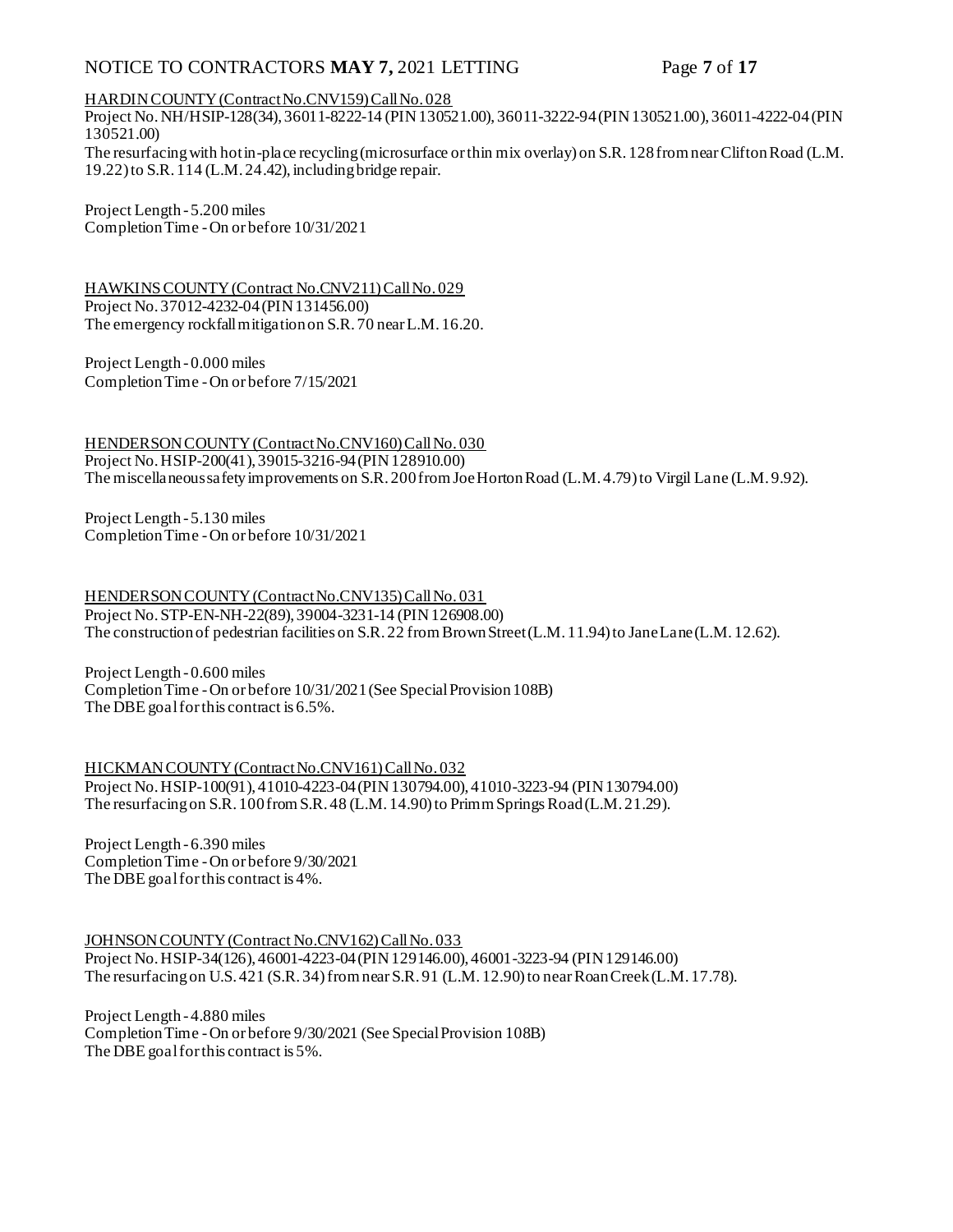### NOTICE TO CONTRACTORS MAY 7, 2021 LETTING Page 8 of 17

#### KNOX COUNTY (Contract No.CNV165) Call No. 034

Project No. HSIP-332(14), 47033-4228-04 (PIN 127098.00), 47033-3228-94 (PIN 127098.00) The resurfacing on S.R. 332 from near Lyons View Pike (L.M. 12.93) to near Papermill Road (L.M. 14.21).

Project Length - 1.280 miles Completion Time -On or before 9/30/2021 (See Special Provision 108B) The DBE goal for this contract is 4%.

KNOX COUNTY (Contract No.CNV163) Call No. 035 Project No. 47005-4162-04 (PIN 131282.00) The installation of an overhead sign structure on I-275 SB (L.M. 1.22).

Project Length - 0.000 miles Completion Time -On or before 12/31/2021 (See Special Provision 108B)

KNOX COUNTY (Contract No.CNV164) Call No. 036 Project No. 47010-4251-04 (PIN 103635.17) The tunnel cleaning on the Henley Street Connector Tunnel on S.R. 1 and the SMARTFIX tunnel on S.R. 158 (James White Parkway).

Project Length - 0.000 miles Completion Time -On or before 6/30/2022 (See Special Provision 108B)

LAKE COUNTY (Contract No.CNV205) Call No. 037 Project No. HSIP-4800(15), 48945-3420-94 (PIN 125450.49) The miscellaneous safety improvements on various local roads.

Project Length - 0.000 miles Completion Time -On or before 10/31/2021

#### LEWIS AND WAYNE COUNTIES (Contract No.CNV166) Call No. 038

Project No. HSIP-99(71), 51013-4206-04 (PIN 130789.00), 51013-3206-94 (PIN 130789.00) The resurfacing on S.R. 99 from the Wayne County line (L.M. 0.00) to near Dial Hollow Road (L.M. 9.35). Project Length - 9.350 miles

Project No. STP-99(65), 91020-8216-14 (PIN 129495.00) The resurfacing on S.R. 99 from north of Topsy Road (L.M. 6.78) to the Lewis County line (L.M. 14.11). Project Length - 7.330 miles

Total Contract Length - 16.680 miles Completion Time -On or before 9/30/2021 The DBE goal for this contract is 5.5%.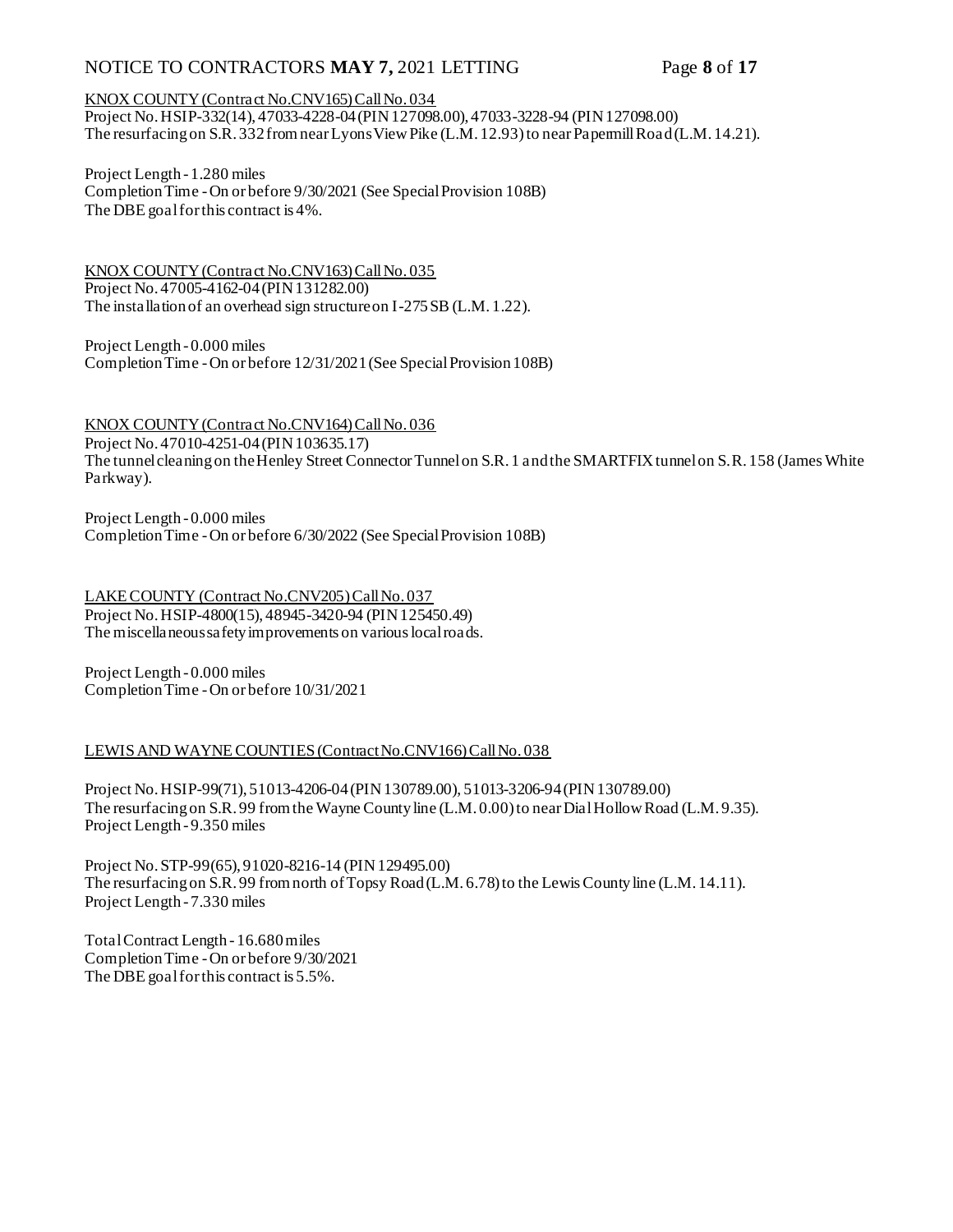### NOTICE TO CONTRACTORS MAY 7, 2021 LETTING Page 9 of 17

#### LINCOLN COUNTY (Contract No.CNV168) Call No. 039

Project No. NH/HSIP-50(76), 52006-8213-14 (PIN 129490.00), 52006-3213-94 (PIN 129490.00) The resurfacing on S.R. 50 from north of Fishing Ford Road (L.M. 6.00) to near Northview Avenue (L.M. 11.64).

Project Length - 5.640 miles Completion Time -On or before 9/30/2021 The DBE goal for this contract is 4.5%.

LINCOLN AND MOORE COUNTIES (Contract No.CNV167) Call No. 040 Project No. NH-10(85), 52003-8220-14 (PIN 129502.00), 64001-8205-14 (PIN 129502.00) The resurfacing on U.S. 231 (S.R. 10) from Gill Road (L.M. 19.38) in Lincoln County, weaving in/out of Lincoln/Moore County, to the Bedford County line (L.M. 1.65) in Moore County.

Project Length - 8.150 miles Completion Time -On or before 10/31/2021 (See Special Provision 108B) The DBE goal for this contract is 5%.

LOUDON COUNTY (Contract No.CNV169) Call No. 041

Project No. STP/HSIP-72(20), 53007-8218-14 (PIN 129099.00), 53007-3218-94 (PIN 129099.00) The resurfacing (thin lift or thin lift D) from near Get Good Hollow Road (L.M. 5.71) to near Corporate Park Drive (L.M. 11.15).

Project Length - 5.440 miles Completion Time -On or before 9/30/2021 (See Special Provision 108B) The DBE goal for this contract is 8%.

MACON COUNTY (Contract No.CNV173) Call No. 042 Project No. HSIP-52(78), 56003-3261-94 (PIN 122434.00) The improvement of the intersection including signals on S.R. 52 at Ellington Drive (L.M. 11.31) in Lafayette.

Project Length - 0.215 miles Completion Time -On or before 3/31/2022 (See Special Provision 108B) The DBE goal for this contract is 4%.

#### MARION AND SEQUATCHIE COUNTIES (Contract No.CNV174) Call No. 043

Project No. HSIP-27(53), 58008-4230-04 (PIN 130476.00), 58008-3230-94 (PIN 130476.00) The resurfacing on S.R. 27 from south of Richards Lane (L.M. 16.62) to east of Smith Cemetery Road (L.M. 18.38). Project Length - 1.760 miles

Project No. NH-8(61), 77002-8245-14 (PIN 130479.00) The resurfacing on S.R. 8 (S.R. 111) from the S.R. 8/S.R. 111 overpass (L.M. 17.60) to near Old Union Road (L.M. 18.70). Project Length - 1.100 miles

Total Contract Length - 2.860 miles Completion Time -On or before 10/31/2021 The DBE goal for this contract is 6%.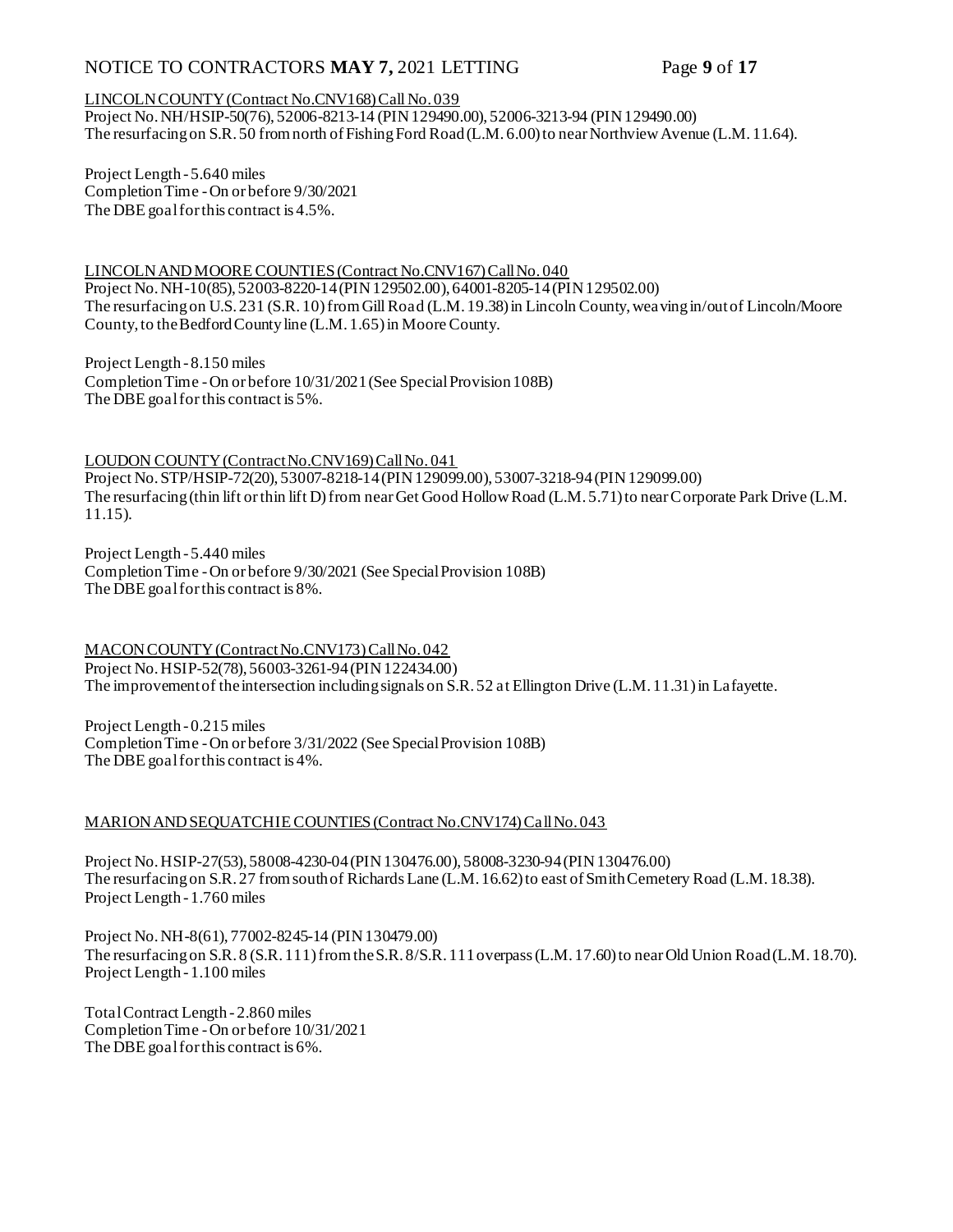### NOTICE TO CONTRACTORS **MAY 7,** 2021 LETTING Page **10** of **17**

#### MARSHALL AND RUTHERFORD COUNTIES (Contract No.CNV175) Call No. 044

Project No. 59010-4215-04 (PIN 129510.00) The resurfacing on S.R. 99 from U.S. 31A (S.R. 11) (L.M. 7.29) to the Rutherford County line (L.M. 11.44). Project Length - 4.150 miles

Project No. 75012-4205-04 (PIN 129511.00) The resurfacing on S.R. 99 from the Marshall County line (L.M. 0.00) to U.S. 41A (S.R. 16). Project Length - 2.330 miles

Total Contract Length - 6.480 miles Completion Time -On or before 10/31/2021 (See Special Provision 108B)

MAURY COUNTY (Contract No.CNV176) Call No. 045 Project No. IM/NH-65-2(96), 60001-3156-44 (PIN 115786.00) The interchange modification on I-65 at U.S. 412 (S.R. 99) in Columbia, including grading, drainage, bridges, retaining walls, signals and paving.

Project Length - 1.067 miles Completion Time -On or before 8/31/2023 (See Special Provision 108B) The DBE goal for this contract is 9.5%.

#### MAURY COUNTY (Contract No.CNV178) Call No. 046

Project No. 60004-4282-04 (PIN 122532.00), 60004-4283-04 (PIN 122532.00) The resurfacing on S.R. 7 from the bridge over Knob Creek (L.M. 19.55) to the bridge over Snow Creek (L.M. 23.49), including bridge repair. Project Length - 3.940 miles

Project No. STP-247(20), 60023-8212-14 (PIN 129486.00) The resurfacing on S.R. 247 from S.R. 50 (L.M. 0.00) to S.R. 7 (L.M. 5.73). Project Length - 5.730 miles

Total Contract Length - 9.670 miles Completion Time -On or before 10/31/2021 The DBE goal for this contract is 4%.

MCMINN COUNTY (Contract No.CNV171) Call No. 047 Project No. NH-2(282), 54002-8250-14 (PIN 127237.00) The resurfacing on U.S. 11 (S.R. 2) from east of Haines Road (L.M. 14.80) to east of County Road 260 (L.M. 17.38).

Project Length - 2.580 miles Completion Time -On or before 10/31/2021 (See Special Provision 108B) The DBE goal for this contract is 5.5%.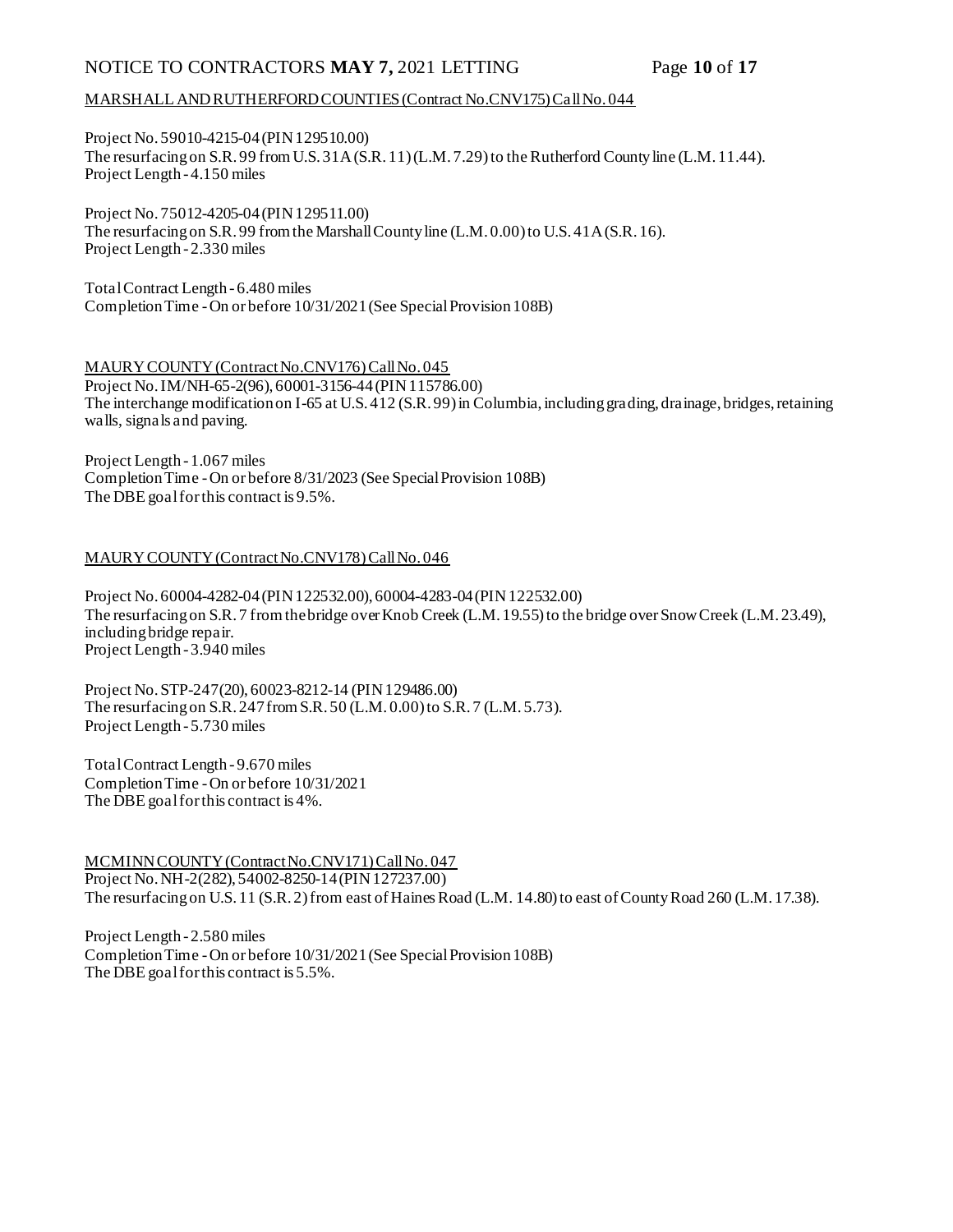### NOTICE TO CONTRACTORS **MAY 7,** 2021 LETTING Page **11** of **17**

#### MCNAIRY COUNTY (Contract No.CNV172) Call No. 048

Project No. STP/HSIP-224(16), 55017-8210-14 (PIN 130279.00), 55017-3210-94 (PIN 130279.00), 55017-4210-04 (PIN 130279.00) The resurfacing on S.R. 224 from S.R. 142 (L.M. 7.64) to U.S. 64 (S.R. 15) (L.M. 12.15), including bridge repair.

Project Length - 4.510 miles Completion Time -On or before 9/30/2021 The DBE goal for this contract is 4%.

MEIGS COUNTY (Contract No.CNV177) Call No. 049 Project No. STP-304(13), 61007-8213-14 (PIN 129673.00) The resurfacing on S.R. 304 from north of S.R. 68 (L.M. 8.78) to the Roane County line (L.M. 16.88).

Project Length - 8.100 miles Completion Time -On or before 10/31/2021 The DBE goal for this contract is 5%.

#### MEIGS AND RHEA COUNTIES (Contract No.CNV204) Call No. 050

Project No. STP-NH-60(39), 61004-8216-14 (PIN 129665.00) The resurfacing on S.R. 60 from east of McInturff Road (L.M. 0.85) to near the Tennessee River (L.M. 3.11). Project Length - 2.260 miles

Project No. STP-NH-60(38), 72006-8215-14 (PIN 129664.00) The resurfacing on S.R. 60 from the Hamilton County line (L.M. 0.00) to near U.S. 27 (S.R. 29) (L.M. 5.35). Project Length - 5.350 miles

Total Contract Length - 7.610 miles Completion Time -On or before 10/31/2021 The DBE goal for this contract is 6.5%.

MONROE COUNTY (Contract No.CNV065) Call No. 051 Project No. STP-SIP-68(49), 62007-3251-94 (PIN 125199.00) The grading, drainage and paving on S.R. 68 at the intersection of S.R. 39 (Mecca Pike) (L.M. 24.04) in Tellico Plains.

Project Length - 0.371 miles Completion Time -On or before 9/30/2021 The DBE goal for this contract is 12%.

MONROE COUNTY (Contract No.CNV180) Call No. 052 Project No. 62014-4225-04 (PIN 129096.00), 62014-4226-04 (PIN 129096.00) The resurfacing (thin lift or thin lift D) on S.R. 322 from near U.S. 11 (S.R. 2) (L.M. 3.10) to near Sweetwater-Vonore Road (L.M. 6.40).

Project Length - 3.300 miles Completion Time -On or before 9/30/2021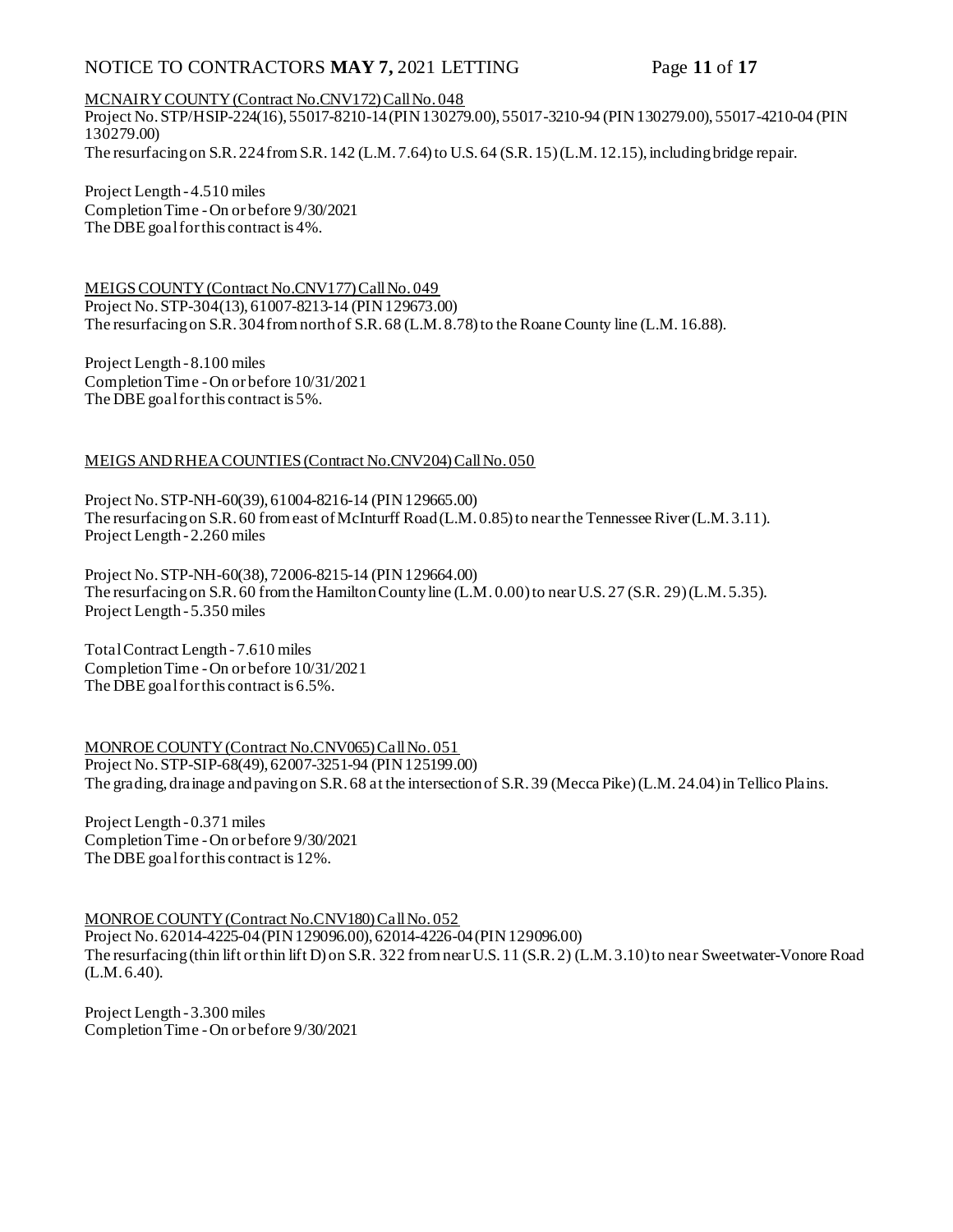### NOTICE TO CONTRACTORS **MAY 7,** 2021 LETTING Page **12** of **17**

#### MONTGOMERY COUNTY (Contract No.CNV201) Call No. 053

Project No. STP-233(8), 63055-8217-14 (PIN 129479.00), 63055-4217-04 (PIN 129479.00) The resurfacing on S.R. 233 from the Stewart County line (L.M. 0.00) to near John Taylor Road (L.M. 4.79), including bridge repair. Project Length - 4.790 miles

Project No. STP-233(9), 63055-8218-14 (PIN 129481.00) The resurfacing on S.R. 233 from John Taylor Road (L.M. 4.79) to U.S. 79 (S.R. 76) (L.M. 9.03). Project Length - 4.240 miles

Total Contract Length - 9.030 miles Completion Time -On or before 9/30/2021 The DBE goal for this contract is 5.5%.

#### MORGAN COUNTY (Contract No.CNV179) Call No. 054

Project No. NH/HSIP-29(117), 65001-8272-14 (PIN 129093.00), 65001-3272-94 (PIN 129093.00) The resurfacing (thin lift or thin lift D) on U.S. 27 (S.R. 29) from near Vanderpool Road (L.M. 14.70) to near the Scott County line (L.M. 28.30). Project Length - 13.600 miles

Project No. 65008-4236-04 (PIN 129092.00) The resurfacing (thin lift or thin lift D) on S.R. 62 from near Petit Lane (L.M. 24.98) to near S.R. 116 (L.M. 27.77). Project Length - 2.790 miles

Total Contract Length - 16.390 miles Completion Time -On or before 9/30/2021 (See Special Provision 108B) The DBE goal for this contract is 6.5%.

#### OBION COUNTY (Contract No.CNV183) Call No. 055

Project No. NH-I-69(100), 66269-3117-44 (PIN 101343.01) The paving on I-69 Proposed from U.S. 51 (S.R. 3) to 0.2 miles south of U.S. 45W (S.R. 5). Project Length - 2.120 miles

Project No. NH-I-69(101), 66269-3118-44 (PIN 101344.01) The paving on I-69 Proposed from south of U.S. 45W (S.R. 5)/S.R. 22 to west of S.R. 21. Project Length - 4.300 miles

Total Contract Length - 6.420 miles Completion Time -On or before 6/15/2023 The DBE goal for this contract is 6.5%.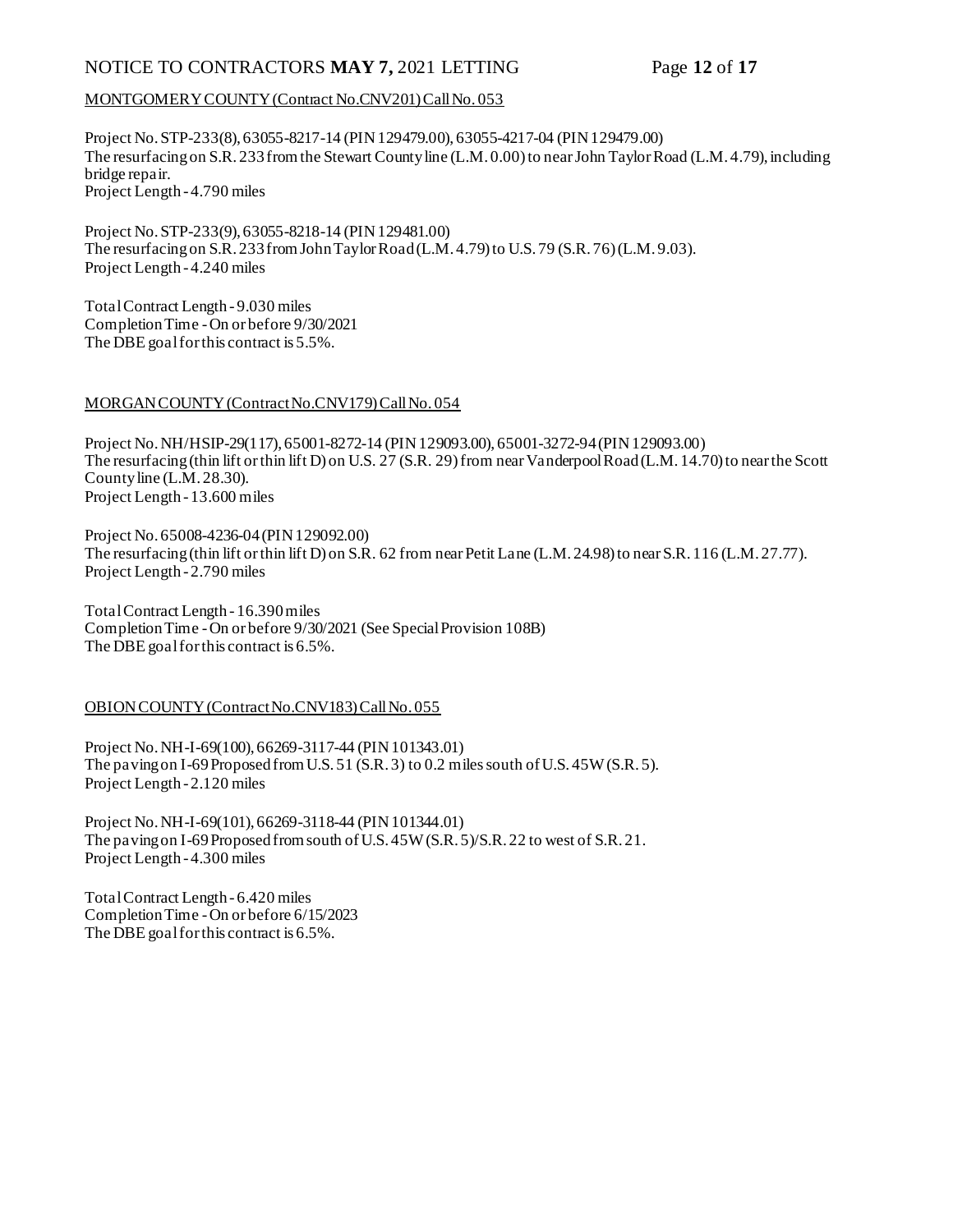### NOTICE TO CONTRACTORS **MAY 7,** 2021 LETTING Page **13** of **17**

#### OVERTON COUNTY (Contract No.CNV181) Call No. 056

Project No. NH/HSIP-111(121), 67001-8297-14 (PIN 129639.00), 67001-3297-94 (PIN 129639.00) The resurfacing on S.R. 111 from south of East Volunteer Drive (L.M. 9.39) to S.R. 294 (L.M. 13.98). Project Length - 4.590 miles

Project No. 67002-4241-04 (PIN 130481.00) The resurfacing on S.R. 52 from near S.R. 111 (L.M. 10.23) to north of S.R. 52/S.R. 85 (L.M. 10.96). Project Length - 0.730 miles

Total Contract Length - 5.320 miles Completion Time -On or before 10/31/2021 (See Special Provision 108B) The DBE goal for this contract is 7%.

POLK COUNTY (Contract No.CNV200) Call No. 057 Project No. STP-68(59), 70006-8247-14 (PIN 127245.00) The resurfacing on S.R. 68 from the Monroe County line (L.M. 0.00) to Waller Road (L.M. 6.18).

Project Length - 5.970 miles Completion Time -On or before 10/31/2021 The DBE goal for this contract is 4%.

RHEA COUNTY (Contract No.CNV182) Call No. 058 Project No. NH/HSIP-29(118), 72079-8215-14 (PIN 129624.00), 72079-3215-94 (PIN 129624.00) The resurfacing on U.S. 27 (S.R. 29) from near Welch Street (L.M. 6.90) to north of Payne Lane (L.M. 11.03).

Project Length - 3.770 miles Completion Time -On or before 10/31/2021 (See Special Provision 108B) The DBE goal for this contract is 6%.

#### RHEA COUNTY (Contract No.CNV100) Call No. 059

Project No. STP/HSIP-378(8), 72002-8207-14 (PIN 129619.00), 72002-3207-94 (PIN 129619.00) The resurfacing on S.R. 378 from U.S. 27 (S.R. 29) (L.M. 0.00) to west of U.S. 27 (S.R. 29) (L.M. 1.61). Project Length - 1.610 miles

Project No. STP/HSIP-30(89), 72004-8237-14 (PIN 129620.00), 72004-3237-94 (PIN 129620.00) The resurfacing on S.R. 30 from east of Railroad Street (L.M. 8.70) to near U.S. 27 (S.R. 29) (L.M. 9.15). Project Length - 0.450 miles

Total Contract Length - 2.060 miles Completion Time -On or before 10/31/2021 The DBE goal for this contract is 6%.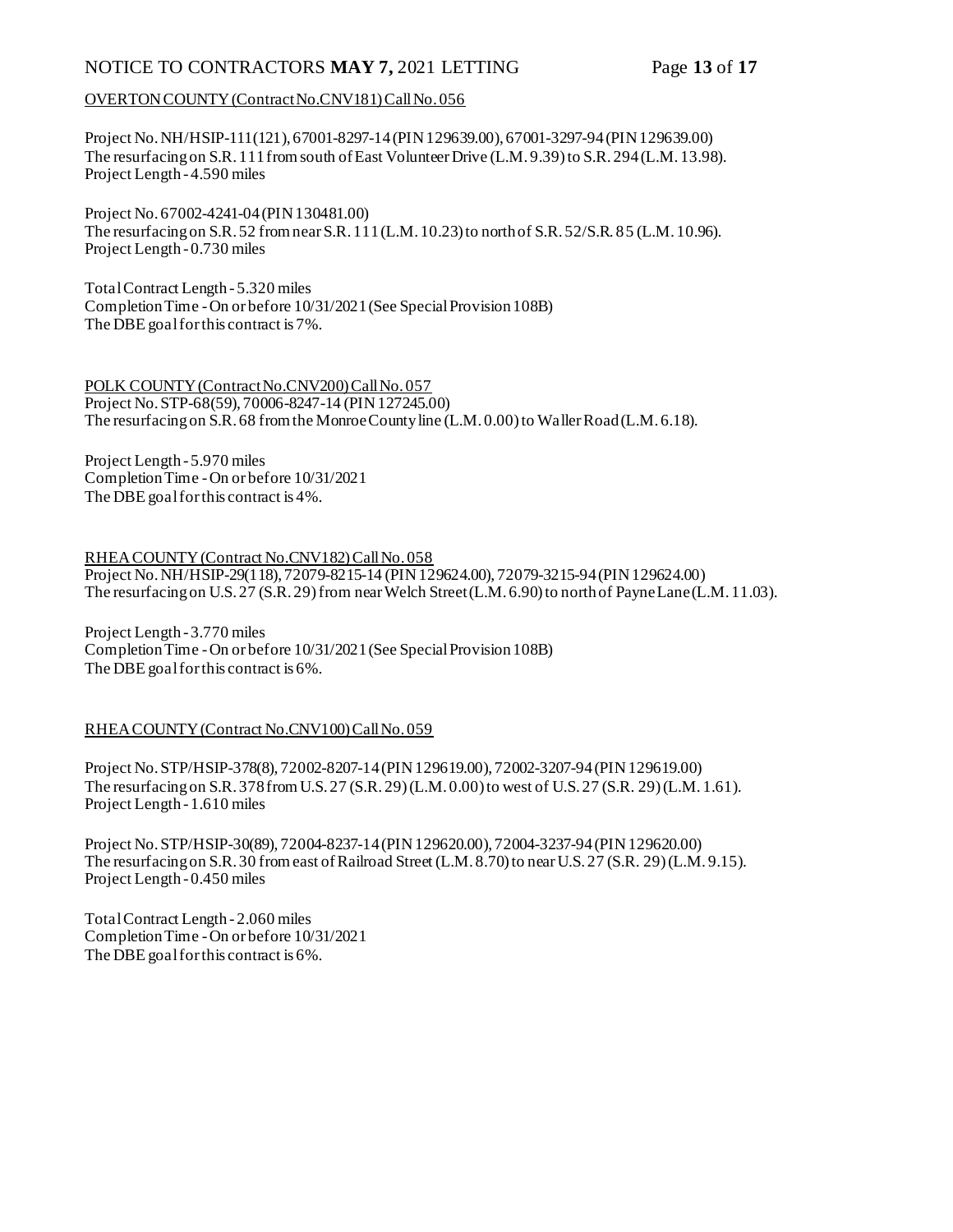### NOTICE TO CONTRACTORS **MAY 7,** 2021 LETTING Page **14** of **17**

RUTHERFORD COUNTY (Contract No.CNV185) Call No. 060 Project No. 75840-4136-04 (PIN 130522.00) The repair of the bridges on I-840 over the East Fork of the Stones River (L.M. 15.42).

Project Length - 0.720 miles Completion Time -On or before 10/31/2021 (See Special Provision 108B)

SCOTT COUNTY (Contract No.CNV199) Call No. 061 Project No. STP/HSIP-456(12), 76010-8227-14 (PIN 129088.00), 76010-3227-94 (PIN 129088.00) The resurfacing (thin lift or thin lift D) on S.R. 456 from S.R. 63 (L.M. 0.12) to near Pentecost Street (L.M. 8.80).

Project Length - 8.670 miles Completion Time -On or before 9/30/2021 The DBE goal for this contract is 6.5%.

#### SHELBY COUNTY (Contract No.CNV210) Call No. 062

Project No. NH/HSIP-57(86), 79028-8274-14 (PIN 130287.00), 79028-3274-94 (PIN 130287.00) The resurfacing on S.R. 57 from U.S. 64 (U.S. 70, S.R. 1) (L.M. 0.49) to Poplar Avenue (L.M. 1.20). Project Length - 0.710 miles

Project No. STP/HSIP-57(87), 79028-8275-14 (PIN 130309.00), 79028-3275-94 (PIN 130309.00) The resurfacing on S.R. 57 from S.R. 14 (L.M. 0.00) to U.S. 64 (U.S. 70, U.S. 79, S.R. 1) (L.M. 0.49). Project Length - 0.490 miles

Total Contract Length - 1.200 miles Completion Time -On or before 9/30/2021 (See Special Provision 108B) The DBE goal for this contract is 6%.

SHELBY COUNTY (Contract No.CNV186) Call No. 063 Project No. STP-NH/HSIP-57(79), 79027-8220-14 (PIN 129297.00), 79027-3220-94 (PIN 129297.00) The resurfacing on U.S. 72 (S.R. 57) from near Perkins Extended (L.M. 5.68) to the I-240 interchange (L.M. 8.05).

Project Length - 2.370 miles Completion Time -On or before 10/31/2021 (See Special Provision 108B) The DBE goal for this contract is 6.5%.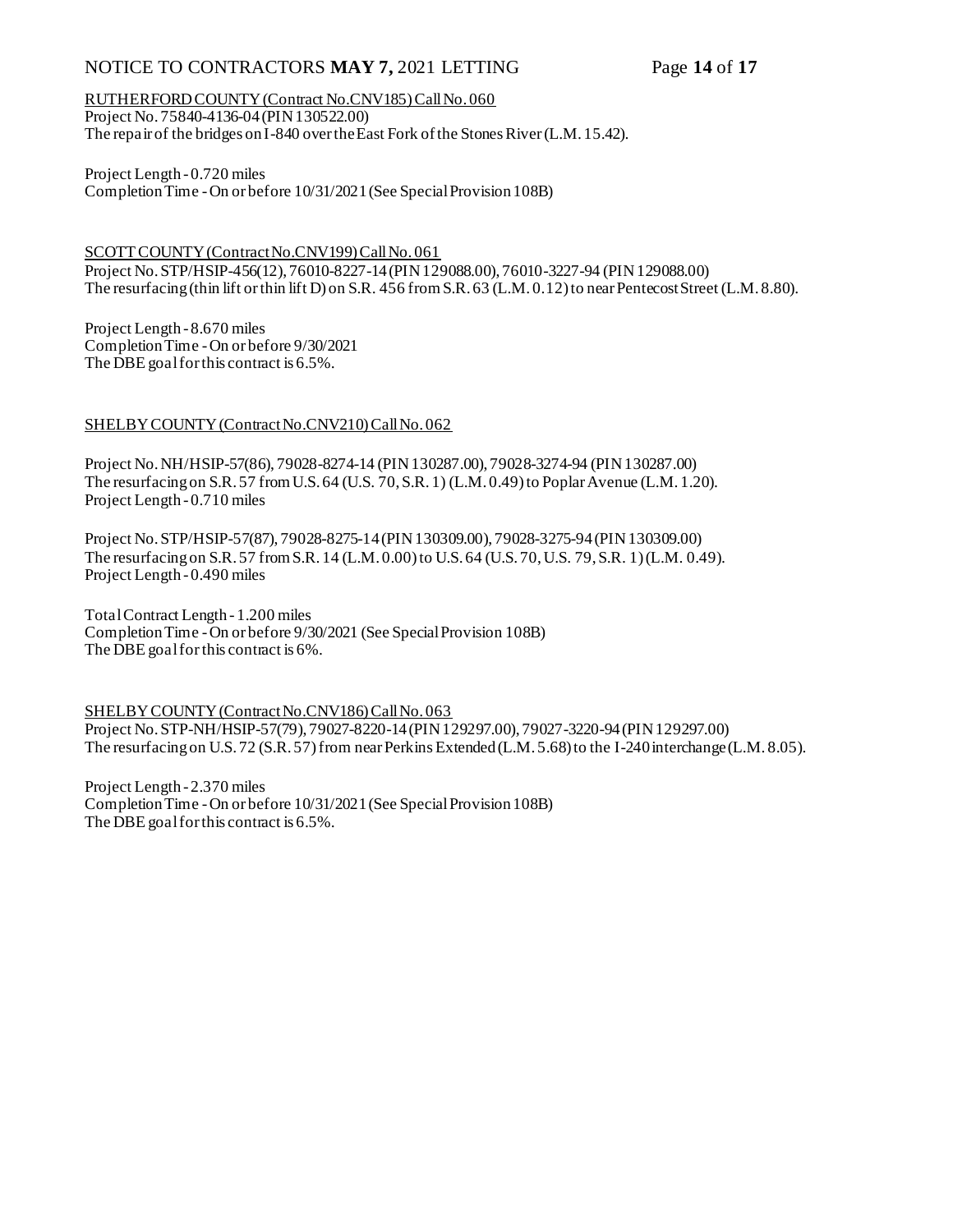### NOTICE TO CONTRACTORS **MAY 7,** 2021 LETTING Page **15** of **17**

#### SMITH COUNTY (Contract No.CNV187) Call No. 064

Project No. HSIP-24(84), 80002-4268-04 (PIN 129508.00), 80002-3268-94 (PIN 129508.00) The resurfacing on U.S. 70N (S.R. 24) from east of S.R. 264 (L.M. 15.77) to the Putnam County line (L.M. 21.56). Project Length - 5.790 miles

Project No. STP-24(83), 80002-8267-14 (PIN 127282.00) The resurfacing on U.S. 70N (S.R. 24) from near Hailey Avenue (L.M. 9.00) to near Waggoner Street (L.M. 10.00). Project Length - 1.000 miles

Total Contract Length - 6.790 miles Completion Time -On or before 10/31/2021 (See Special Provision 108B) The DBE goal for this contract is 5%.

### STEWART COUNTY (Contract No.CNV188) Call No. 065

Project No. NH/HSIP-76(116), 81004-8248-14 (PIN 129497.00), 81004-3248-94 (PIN 129497.00) The resurfacing on S.R. 76 from east of Long Pine Drive (L.M. 19.38) to north of Old Highwa y 79 (L.M. 22.21).

Project Length - 2.830 miles Completion Time -On or before 9/30/2021 The DBE goal for this contract is 5%.

SUMNER COUNTY (Contract No.CNV198) Call No. 066 Project No. NH-41(27), 83008-8232-14 (PIN 129475.00) The resurfacing on U.S. 31W (S.R. 41) from near Jarrett Road (L.M. 5.00) to S.R. 25 (L.M. 14.41).

Project Length - 9.410 miles Completion Time -On or before 10/31/2021 (See Special Provision 108B) The DBE goal for this contract is 6.5%.

#### TIPTON COUNTY (Contract No.CNV189) Call No. 067

Project No. HSIP-59(32), 84005-4226-04 (PIN 127382.00), 84005-4227-04 (PIN 127382.00), 84005-3226-94 (PIN 127382.00) The resurfacing with hot in-place recycling on S.R. 59 from S.R. 178 (L.M. 8.66) to U.S. 51 (S.R. 3) (L.M. 18.99), including bridge repair. Project Length - 10.330 miles

Project No. STP/HSIP-179(12), 84008-8221-14 (PIN 130281.00), 84008-3221-94 (PIN 130281.00) The resurfacing on S.R. 179 from near S.R. 14 (L.M. 5.76) to the Haywood County line (L.M. 11.27). Project Length - 5.510 miles

Total Contract Length - 15.840 miles Completion Time -On or before 10/31/2021 The DBE goal for this contract is 4%.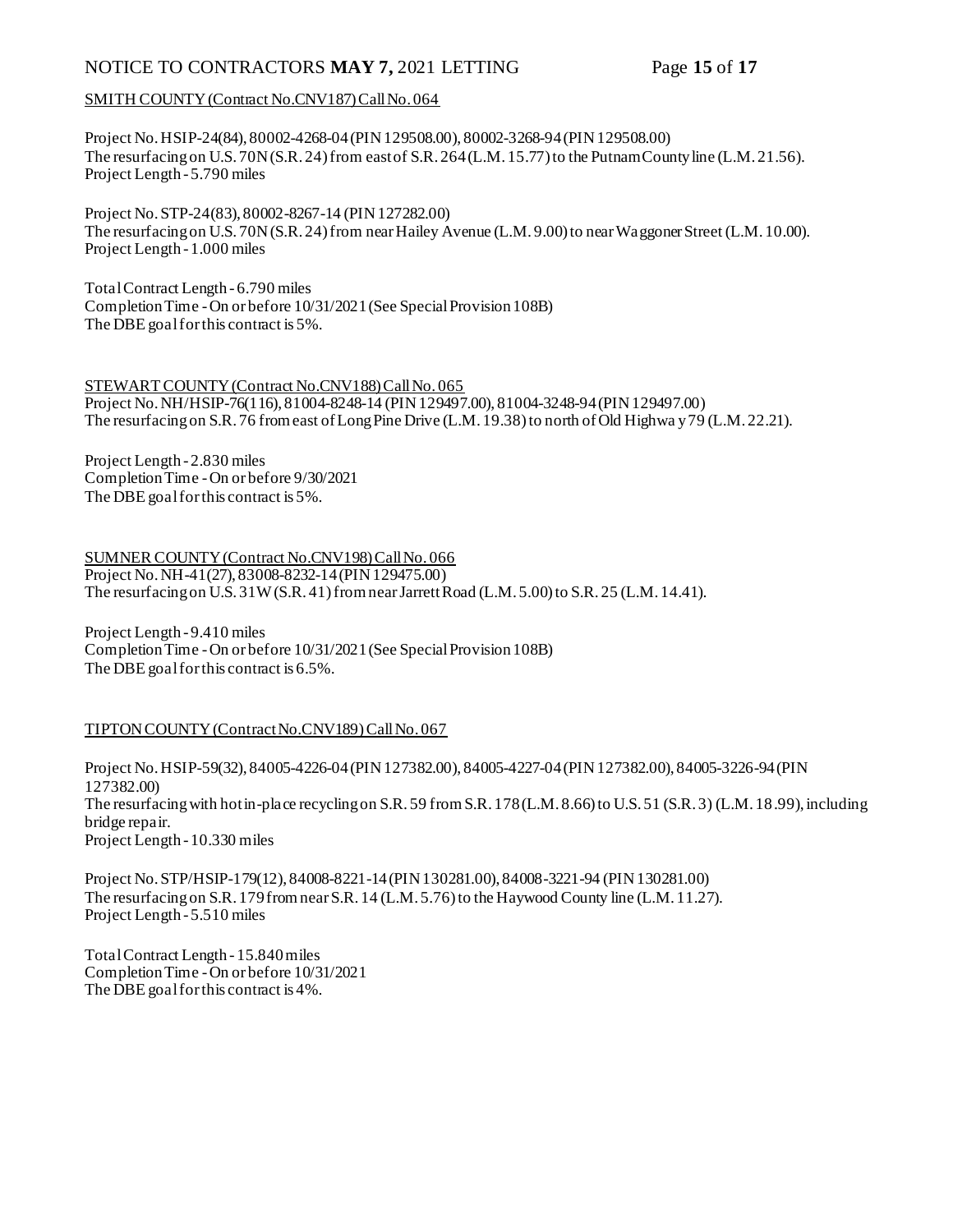## NOTICE TO CONTRACTORS **MAY 7,** 2021 LETTING Page **16** of **17**

UNION COUNTY (Contract No.CNV190) Call No. 068 Project No. 87013-4218-04 (PIN 130385.00) The resurfacing (thin lift or thin lift D) on S.R. 370 from S.R. 144 (L.M. 0.00) to S.R. 61 (L.M. 5.77).

Project Length - 5.770 miles Completion Time -On or before 9/30/2021